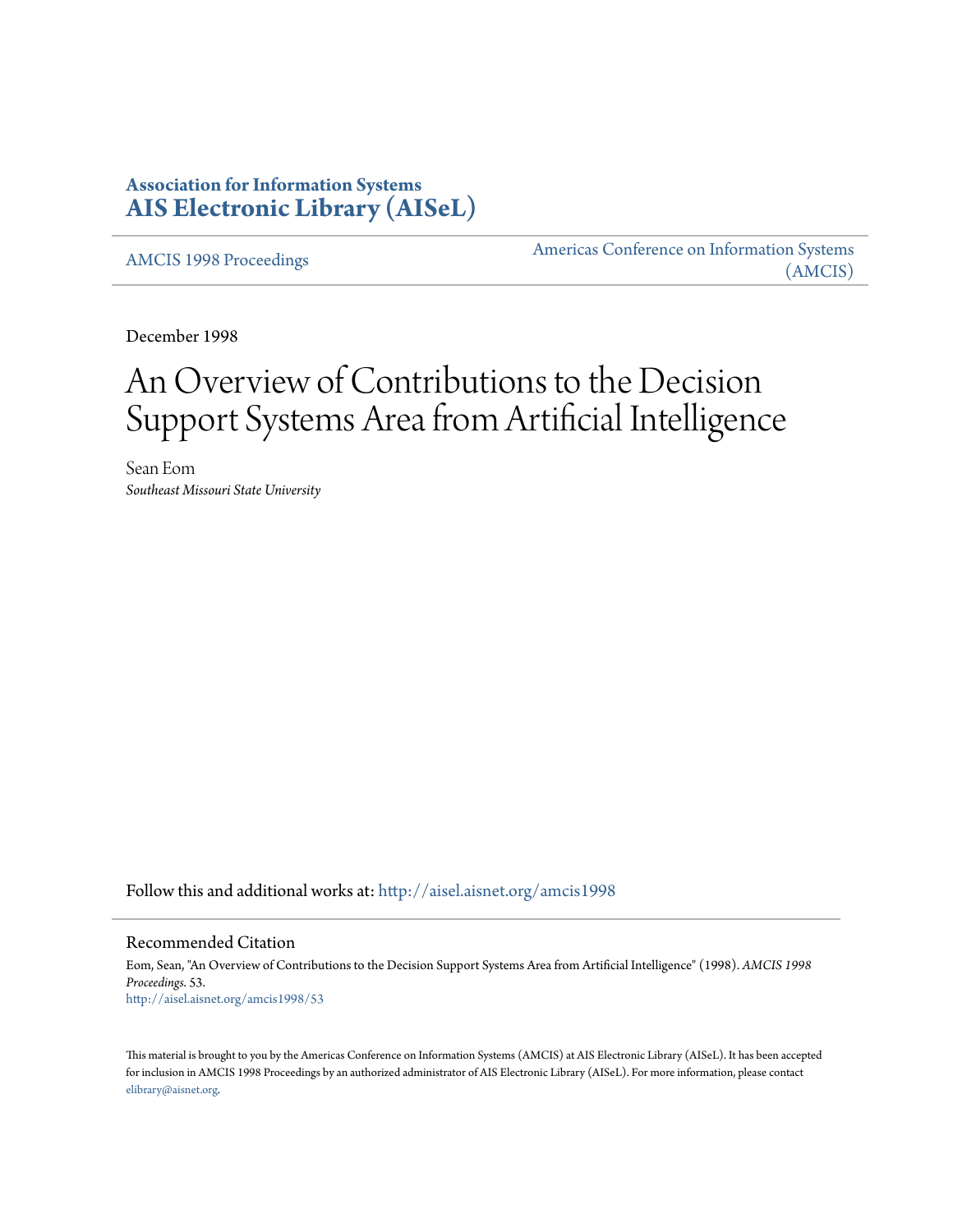# **An Overview of Contributions to the Decision Support Systems Area from Artificial Intelligence**

# **Sean B. Eom** Department of Management Southeast Missouri State University

## **Abstract**

*This study investigates the contributions of artificial intelligence to the development of decision support systems research subspecialties. Author cocitation analysis was applied to an author cocitation frequency matrix derived from a comprehensive database of the DSS literature (1970-1995) to uncover twelve clusters consisting of six major areas of DSS research (foundations, group DSS, model management, user interfaces, implementation, and multicriteria DSS) and six contributing disciplines (multiple criteria decision making, cognitive science, organization science, artificial intelligence, group decision making, and systems science). This study concludes that artificial intelligence has made important contributions to the development of foundational concepts, model management, group support systems, and multiple criteria decision support systems.*

# **Introduction**

This study builds on a series of previous studies (Eom, 1996, 1997, 1998) and focuses on examining the contributions of artificial intelligence (AI) to the development of each of the DSS subspecialty areas. Cluster analysis of 1,189 citing reference data and 31,938 cited reference records uncovered six major areas of DSS research (group DSS, foundations, user interfaces, model management, multicriteria DSS, and implementation) and five contributing disciplines (multiple criteria decision making, cognitive science, artificial intelligence, organizational science, and systems science). Readers are referred to Eom (1996) for in-depth discussions in regard to implications and directions for future DSS research.

## **Data and Research Methodology**

A database file was created consisting of a total of 31,938 cited reference records taken from the 1189 *citing* articles in the DSS area over the past 25 years (1971-1995). This study uses author cocitation analysis (ACA). ACA is the principal bibliometric tool to establish *relationships* among authors in an academic field and thus can identify subspecialties of a field and how closely each subgroup is related to each of the other subgroups. For a detailed description of the database file and research methodology, see Eom (1996, 1997, 1998).

#### **Results**

Cluster analysis (Eom, 1996, 1997) and interfactor correlations analysis (Eom, 1996, 1998) reveal that AI has influenced strongly on the following areas-- group DSS, foundations, model management, and multiple criteria/ negotiation DSS.

**The Impact of AI on Foundations**: The linkage between the foundations cluster and the AI factor can be found in the creation of knowledge-based DSS. The DSS architecture of Bonczek, Holsapple, and Whinston (1981) presented a substantially new approach toward decision support, that is, the integration of AI, linguistics, and database management systems. Applying the generalized state-space representation and means-ends analysis of the problem-solving process, they viewed DSS as systems that consist of knowledge systems, language systems, and problem processing systems. Many DSS researchers examined possible connections between AI and DSS and discussed some issues related to their integration to build knowledge-based systems which provide users with the intelligence in structuring a decision, selecting models, and interpreting the output. To help ameliorate human cognitive limitations, expert decision support systems have been proposed by many DSS researchers (Remus and Kottemann, 1986). A recent survey (Eom, et al., forthcoming) revealed emerging development and implementation trends of expert decision support systems (knowledge-based decision support systems, intelligent DSSs). An increasing number of intelligent systems are incorporating domain knowledge, modeling, and analysis systems to provide users the capability of intelligent assistance. Knowledge base modules are being used to formulate problems and decision models, and analyze and interpret the results. Some systems are adding knowledge-based modules to replace human judgments to ascertain (assess) future uncertainty and to select assumptions on which decision models can be based.

**The Impact of AI on Model Management**: In the area of AI application to model management, the concept of knowledgebased model management systems was introduced to support tasks of formulating a new decision model and/or choosing an existing model from the model base, analyzing the model, and interpreting the model's result (Dutta and Basu, 1984; Elam and Konsynski, 1987). Other researchers suggested the use of artificial techniques (predicate calculus) for determining how models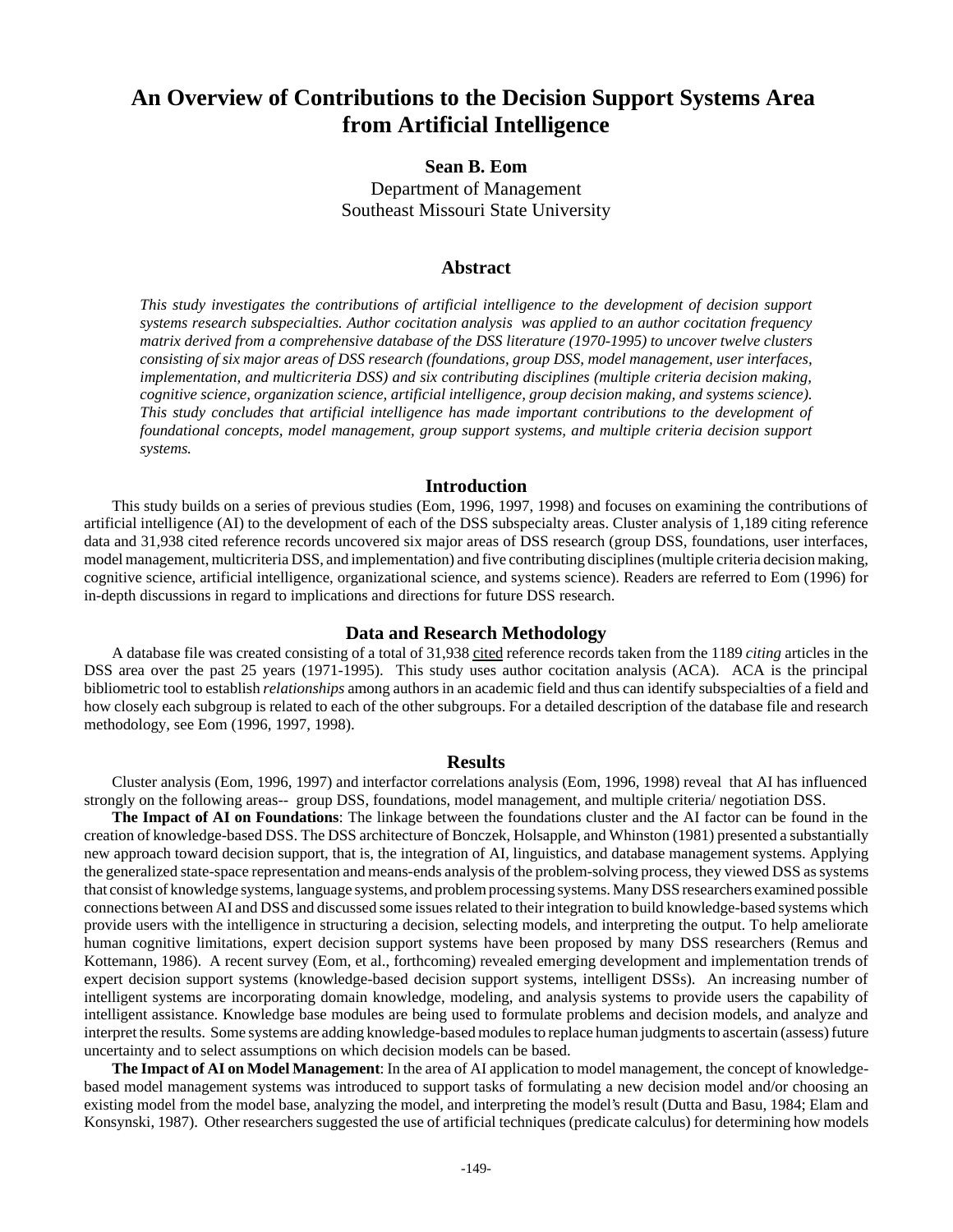and data should be integrated to develop mechanical methods for automatic selection, synthesis, and sequencing of models to generate query responses.

**The Impact of AI on MCDSS**: *Multiple criteria DSS/Negotiation Support Systems* represents MCDM model-embedded decision support systems. They can be broadly categorized into a generalized data-oriented MCDSS which is based on multiattribute decision making models, a model-oriented MCDSS which is based on multiple objective decision making models, and data-oriented MCDM Group DSS, and negotiation support systems.

Some efforts have been made to integrate various AI techniques into the MCDSS to develop the knowledge-based or "intelligent" MCDSS. The knowledge-based MCDSS may guide and provide reasoning about the appropriateness of the MCDM model formulation (structuring a decision), exploration/construction of the alternative set (based on the generalized state-space representation and means-ends analysis), evaluation of the alternatives/criteria, construction of the utility functions, and interpretation of outputs.

An example of operational intelligent MCDSS is reported to overcome the gap between the knowledge of DMs and the difficulty of using MCDSS (Lévine, Pomerol, and Saneh, 1990). Moreover, an artificial neural network system is developed to solve discrete MCDM problems via formulating and assessing the utility function by eliciting information from the DMs and ranking and rating alternatives. The system does not assume any particular structure of the utility functions (Malakooti and Zhou, 1994).

**The Impact of AI on GDSS:** Since 1990s, GDSS is being integrated with other technologies such as expert systems and case-based reasoning, etc. A prototype system that embedded expert systems into GDSS is developed to make a GDSS a more user-friendly and powerful tool for group support by capturing the scarce expertise of human facilitators GDSS session management knowledge (Aiken, et al., 1991). The distributed artificial intelligence approach for designing and developing group problem solving systems is being investigated to coordinate organizational activities in a distributed environment through the development of prototype systems comprising a network of expert systems (Shaw and Fox, 1993).

**The Impact of AI on Other Areas of DSS:** A recent survey of DSS applications (Eom, et al., forthcoming) reports that real-time decision support systems are emerging due to the new development of artificial intelligence techniques such as machine learning, case-based reasoning and learning, and the improvement of computer hardware and mathematical programming packages in terms of speed of the CPU and the problem size. These tools can obtain knowledge from prior data, decisions and examples (cases), and contribute to the creation of DSS to support repetitive, complex real-time decision making in the flexible manufacturing system scheduling and control.

A host of new tools that are emerging in the DSS area are becoming an integral part of a set of recent developments in data management, DSSs, and executive information systems. These tools are and will reshape DSS developments in organizations. The new capability includes machine learning which refers to computational methods/tools of a computer system to learn from experience (past solutions), data, and observations, and consequently alter its behavior, triggered by a modification to the stored knowledge. Artificial neural networks and genetic algorithms are the most notable approaches to machine learning. Other tools include fuzzy sets, modeling by example, geographical information system (GIS), logic modeling, and visual interactive modeling (VIM) graphics, visual interactive modeling, the data warehouse/multidimensional databases (MDDB), data mining, on-line analytical processing (OLAP), intelligent agents, World Wide Web technologies, the Internet, and corporate intranets.

Data mining, also known as Knowledge Data Discovery, utilizes a plethora of tools such as artificial intelligence (expert systems, neural networks, pattern recognition, machine learning, and fuzzy logic), statistical analysis, multidimensional data analysis, visualization including geographical information systems, and database monitoring technologies to discover new information, patterns, and trends from a company's databases. Intelligent agents (known also as intelligent interfaces, adaptive interfaces) research is an emerging interdisciplinary research area involving researchers from such fields as expert systems, decision support systems, cognitive science, psychology, databases, etc.

#### **Conclusion**

This study investigates the contributions of artificial intelligence to the development of decision support systems research subspecialties. This study concludes that artificial intelligence has made important contributions to the development of foundational concepts, model management, group support systems, and multiple criteria decision support systems.

Goul, Henderson, and Tonge (1992, p. 1268) asserted that "future DSS research must reflect the reality from AI that machine-based intelligence has become an important aspect of computer-based support for humans" and addressed a need for revising the definition and focus of DSS to include the idea that selected tasks, in limited domains, involving human decision makers' judgment and intuition can be performed by computer-based intelligent agents as well as humans.

### *References*

Aiken M.W., Sheng, O.P.L. and Vogel, D.R., "Integrating Expert Systems with Group Decision Support Systems." *ACM, Transactions on Information Systems* 9, (1991) 75-95.

Bonczek, R.H., Holsapple, C.W., and Whinston, A.B., *Foundations of Decision Support Systems,* New York: Academic Press, 1981.